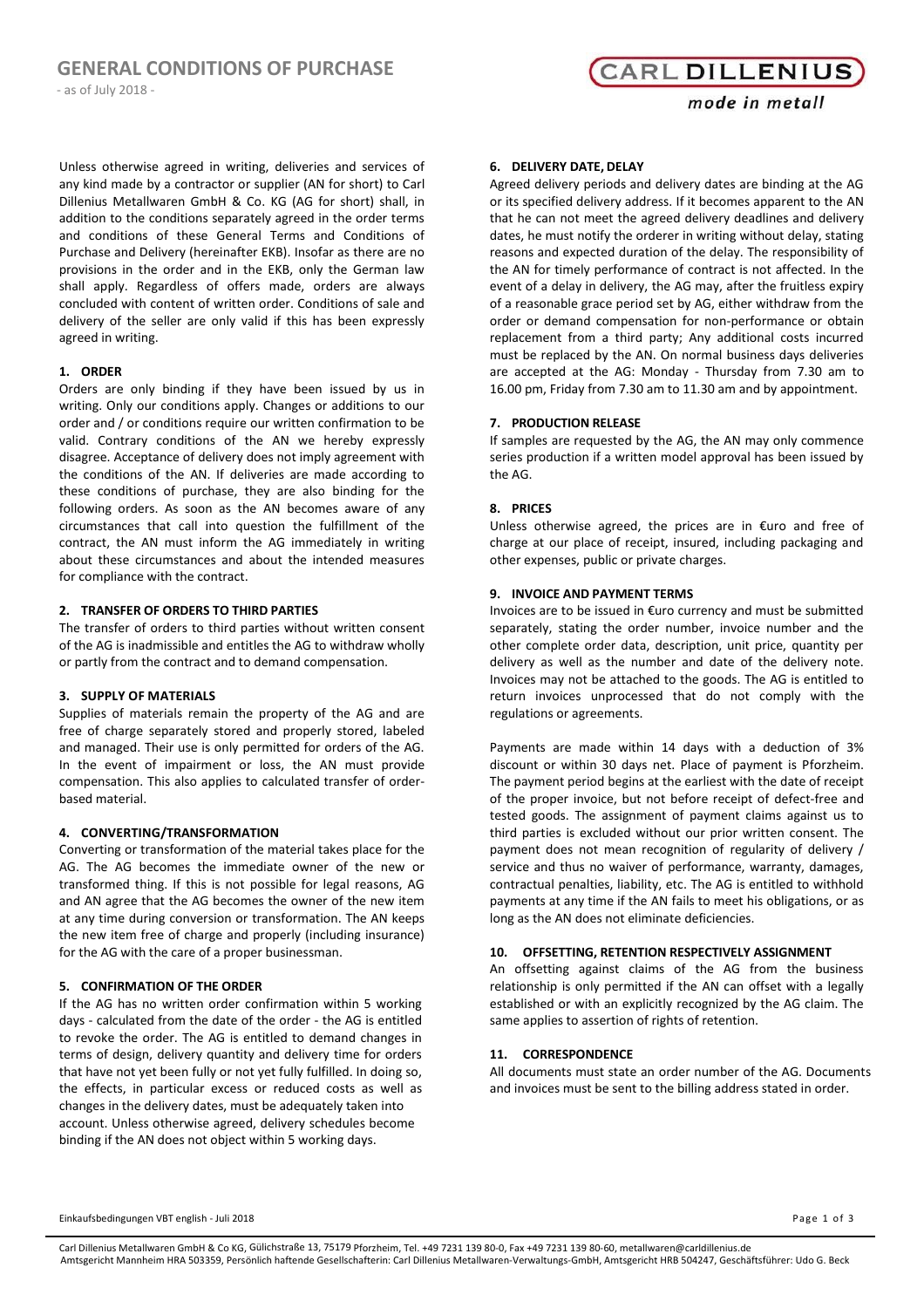‐ as of July 2018 ‐

#### **12. DISTRIBUTION**

The delivery must correspond to the execution, scope and classification of an order. The goods accompanying documents of the supplier must contain order number, article data and reference number of an orderer. If required during an order, eg quality certificates, certificate 3.1, CoC, serial number of each delivery must be enclosed. If applicable, the EC safety data sheet is to be supplied. Used packaging must comply with the requirements of packaging regulations as amended.

#### **13. QUALITY ASSURANCE**

The AN must ensure compliance with agreed specification through a quality assurance system. The AN must set up and maintain the state-of-the-art quality assurance system. He must keep records, particular of his quality inspection, which he has to make available to the orderer upon request. The AN undertakes to archive quality records ten years after delivery and to protect them against loss / damage. Before destroying quality records, a corresponding clearance must be obtained from the AG.

#### **14. WARRANTY AND DEFECTS**

Insofar as an object to be delivered by the AN is required for export, the AN is obliged to provide the necessary written explanations of the delivery item in good time before the first delivery (eg: country of origin, HS code, export number, supplier declaration, movement certificate, etc.) and if necessary, to inform the AG about subsequent export restrictions. A change of origin is to be reported to the AG immediately and unsolicited in writing and to obtain a approval from the AG.

The AN warrants that goods or services have stated characteristics and that they do not show any defects affecting their use, consumption or operation. The conformity of the supplied raw materials or finished goods with all applicable legal regulations in the Federal Republic of Germany is guaranteed. The AN is obliged to pay particular attention to the conformity of delivered goods with respectively valid legal requirements. The supplier assumes the warranty for hidden defects for a period of 12 months after use or use of the delivery or the products made from it. In addition to the rights to which the AG is entitled by statute, the AG may, at its discretion, demand elimination of the defect or delivery of faultless goods, or withdraw from the contract after fruitless expiry of a reasonable period of time calculated from the time of our exercise of the law. In urgent cases or if the AN is in default of rectification or defect-free replacement delivery, the AG can remedy the defects himself at the expense of the AN or otherwise cover us with goods free from defects at his expense. This does not affect the right to compensation. For complaints of defects, the statutory period of notice is extended by one month.

#### **15. LIMITATION**

The statutory period of limitation for warranty claims begins at the time when the AN finally declares to the complaint made by us.

**CARL DILLENIUS** 

#### **16. PRODUCT LIABILITY, PRODUCT RECALL AND GENERAL LIABILITY POLICY**

If the AG is claimed by product liability under domestic or foreign law by a victim, the AN is obligated to indemnify the AG insofar from claims for damages on first request, as the cause is set in his domination and organization and he is liable in the external relationship itself.

Within the scope of his liability for damages, the AN is also obliged to reimburse any expenses according to §§ 683, 670 BGB and §§ 830, 840, 426 BGB (German Civil Code), which result from or in connection with a recall carried out by the AG. The AG will inform the AN as far as possible and reasonable about the content and extent of the recall measures to be carried out and give him the opportunity to comment. Other legal claims are disregarded.

#### **17. ENVIRONMENTAL PROTECTION AND SAFETY**

The AN is obliged to comply with the relevant regulations (in particular environmental protection, occupational safety and health, security screening act). The AG is entitled to check compliance with this regulation through a corresponding audit. The AN shall be responsible for ensuring that goods or services to be delivered and any assembly to be performed by AN at the works of the AG comply with the existing official safety regulations, in particular the accident prevention regulations of the employer's liability insurance coverage as well as the special regulations issued by the manufacturer for the protection of companies - if the latter have been brought to his attention by general or specific advice. Persons who carry out work in our company in fulfillment of your delivery contract are subject to the provisions of our company regulations; The regulations for entering our factory are to be observed. For accidents that occur to these persons on the property of the AG or in the factories of the AG, the AG is only liable for gross negligence.

If the subject matter of the contract is a substance or preparation which has dangerous properties within the meaning of the Hazardous Substances Ordinance, or if these properties only arise when handling with the subject matter of the contract, the AN is obliged to place the subject matter of the contract in accordance with the provisions of the Hazardous Substances Ordinance applicable at the time of delivery, to package and label accordingly. During the initial sampling as well as during the first series delivery, a current dated safety data sheet in German, as well as in English, is to be sent with reference to the location and intended use. The safety data sheet must be sent unsolicited at every change of the substance / preparation as well as at each revision of the safety data sheet by the AN. By the way, this also applies within a period of three years. Insofar as special rules on handling apply, the AG must be informed separately in writing and advised in necessary extent in the use of the substance / preparation, taking into account local conditions and local handling at the AG. Otherwise, other statutory provisions binding on the supplier remain unaffected.